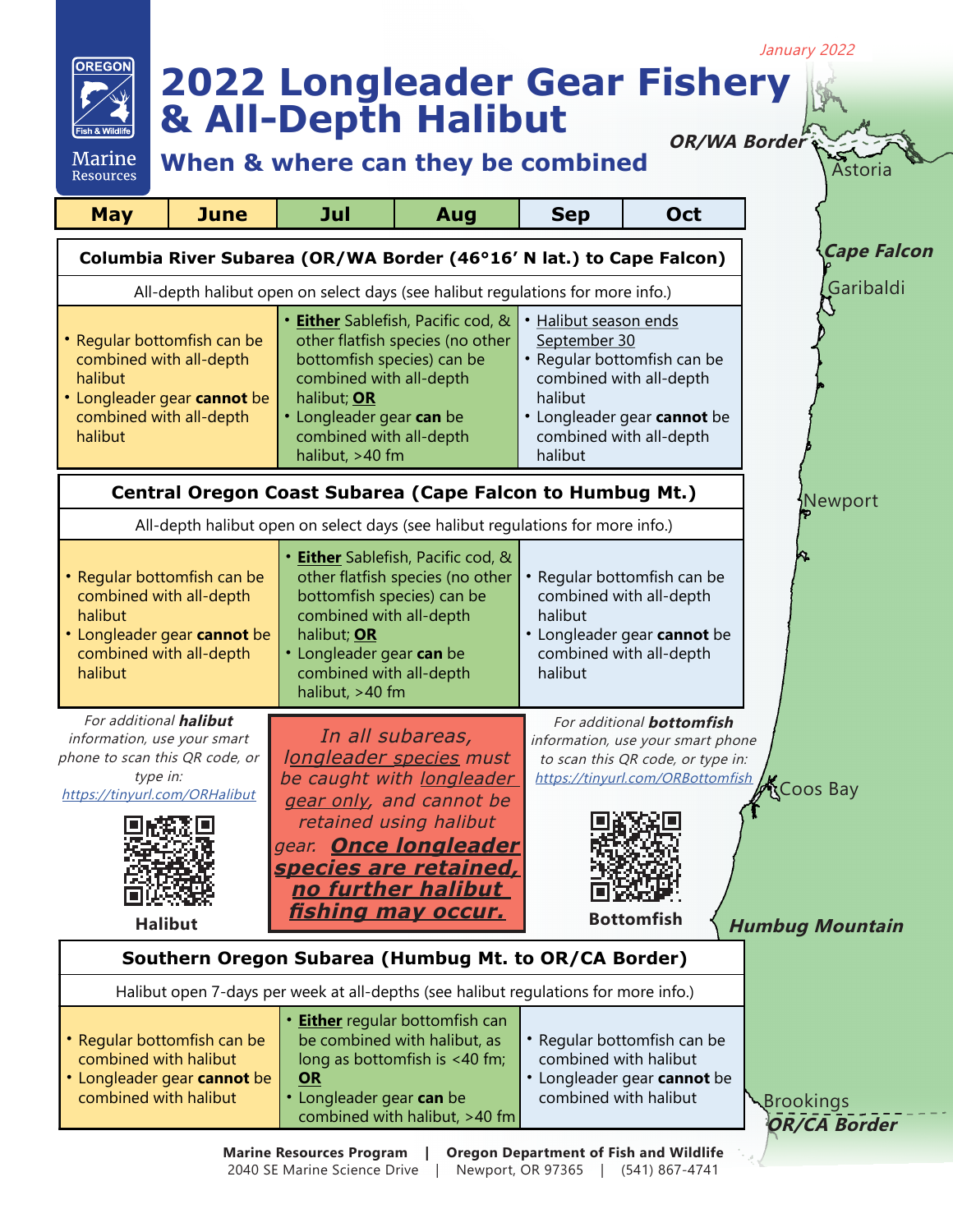## OREGOL Marine Resources

## **Longleader Gear Fishery Gear Set-Up**

The Offshore Longleader Fishery is a fishing opportunity to target midwater rockfish species (while avoiding benthic species such as yelloweye rockfish), outside of the [40-fathom regulatory line,](https://myodfw.com/sites/default/files/2017-10/40%20Fathom%20Waypoints.pdf) using longleader gear only.

The gear required consists of a fishing line and tackle configuration with a minimum of 30 feet of line between the terminal weight (sinker) and the lowest hook, and a non-compressible float affixed above the top hook. Lures must be less than 5 inches in length, and natural bait is prohibited. **Retention of lingcod is prohibited**.





• Yellow circle shows the non-compressible float above the lures

• Red circles show the three shrimp flies

• The white bucket in this photo was used to contain the weight and 30 feet of leader below the lures; this is not required. Anglers may use different methods for containing the gear